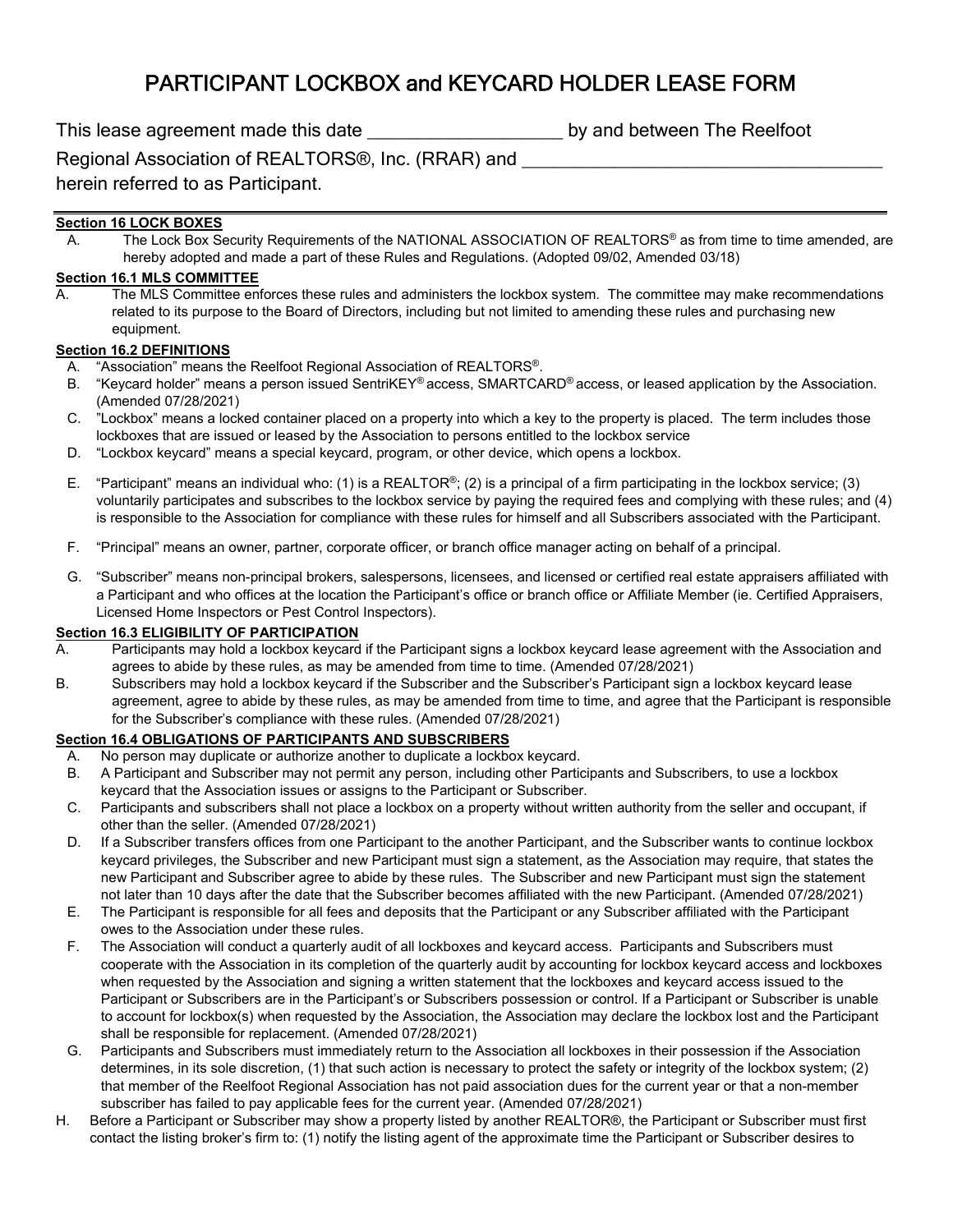show the property; (2) ascertain any special instructions; and (3) obtain permission to show the property. Unless otherwise authorized to do so by the listing broker, a Participant or Subscriber may not access another broker's listing without first contacting the listing broker's firm as provided in this provision.

I. Participants and Subscribers must agree to follow the listing broker's showing instructions which include leaving a business card inside the property if instructed, securing the property and leaving lights, heating and air thermostats as instructed or as set when agent entered property. Participants and subscribers agree to report immediately to listing agent or other authorized person any condition or situation which constitutes a potential hazard and/or needs attention. Participants and subscribers also must agree to report immediately the cancellation of any scheduled showing appointment.

#### **Section 16.5 ISSUANCE PROCEDURES**

- A. Before Keycard access will be issued, a Subscriber affiliated with the Participant shall sign a written agreement with RRAR stipulating the responsibilities and liabilities of both the Subscriber and the Participant. An annual lease fee of \$100 is required to be paid at the time the keycard access is issued or billed to the office. In an agent transfer situation, the agent will retain their original keycard access pursuant to the terms set out in the lease contract. (Amended 07/28/2021)
- B. Before a lock box will be issued, the Participant shall sign a written agreement with RRAR stipulating the responsibilities to maintain a record of the location of each lock box and liabilities should boxes be lost or otherwise unaccounted for. Such liability is established at current cost of lock boxes plus shipping and handling, however, RRAR reserves the right to adjust this amount in accordance with cost adjustments by the supplier. Lock boxes will be available on a lease basis to Participants. Distribution will be in an amount equal to each office's RRAR active and pending residential, commercial/industrial, and multi family plus 20%, with a minimum of two boxes per office. Lock boxes in stock will be issued by written request made by the Participant accompanied by documentation that all boxes currently issued to that office are being used. The documentation must show the serial number and location of each box. Should RRAR Lockbox inventory fall below 10% total lockboxes, the board reserves the right to request the return of lock boxes not in use. The staff reserves the right to limit the number of lock boxes issued, taking into consideration lock boxes already issued to an office, number of active, pending, qualified listings, and availability of lock boxes in stock. RRAR will charge the Participant \$110.00 for each lock box not returned 5 days after an audit. Lock boxes are to be returned clean and in good repair. RRAR may charge a cleaning fee of \$10.00 per lock box if cleaning and shackle code is needed when lock boxes are returned to RRAR office. (Amended 05/26/2021)

## **Section 16.6 FEES AND SERVICE CHARGES**

- A. Usage Lease Fees: The annual Lockbox Usage Fee shall be \$100.00 and the annual Lockbox Keycard Usage Fee shall be 100.00 for users participating in the Lockbox program. Payment of such fees shall be made on or before the first day of each calendar quarter. (Amended 07/28/2021)
- B. Service Charges: The Participant shall be responsible for all costs incurred in the replacement of any stolen, lost or damaged associated equipment. (Amended 06/24/2015, Amended 07/28/2021)

## **Section 16.7 ENFORCEMENT**

- A. The MLS Committee will review any complaint filed against a Participant or Subscriber for a violation of these rules provided that such complaint is in writing and signed. The committee may not initiate a review based on an anonymous complaint unless it has reasonable cause to believe that failure to do so will jeopardize the safety or public confidence of the lockbox system.
- B. If a Participant or a Subscriber affiliated with the Participant fails to timely pay any amount due the Association under these rules, written notice of the delinquency will be sent to the Participant and notify the Participant that the Participant is responsible for all amounts the Participant or any Subscriber affiliated with the Participant owes the Association. An administrative late fee of 10% will be assessed. If the delinquency and any late fee remains unpaid for a period of fifteen (15) days after the committee sends the Participant notice of the delinquency and any late fee, the committee shall terminate the lockbox services to the Participant and all Subscribers affiliated with the Participant. A Participant that disputes an amount owed to the Board may file a request for an appeal to the Board of Directors before the date before which the amount must be paid. In the event of such an appeal, the termination of the lockbox service shall be stayed until the Board of Directors hears the appeal.
- C. If the board of directors determines that a Participant or Subscriber violated these rules, other than for a failure to pay fees under these rules, the board of directors may direct the imposition of a sanction, provided the recipient of such sanction may request a hearing before the Professional Standards Committee of the Association in accordance with the Association's bylaws within twenty (20) days following receipt of the decision. Sanctions for violations may include: (a) a letter of warning; (b) a reprimand; (c) a fine not to exceed \$250 for each violation; (d) suspension of the Participant's or Subscriber's access to the lockbox service; (e) termination of the Participant's or Subscriber's access to the lockbox service; or (f) a combination of  $(a) - (e)$ .
- D. The board of directors may refuse to lease lockbox keycard access or lockboxes, may terminate existing lockbox services, and may refuse to activate or reactivate any lockbox keycard held by a person who is convicted of a felonyor misdemeanor if the crime, in the determination of the board of directors relates to the real estate business or puts clients, customers, or other real estate professionals at risk. (Amended 07/28/2021)
- E. The board of directors may suspend the right of Participants and Subscribers to use lockbox keycard access or lockboxes following their arrest and prior to their conviction for any felony or misdemeanor which, in the determination of the committee, relates to the real estate business or which puts clients, customers, or other real estate professionals at risk. (Amended 07/28/2021)
- F. Factors that the board of directors may consider when making determinations under 6D or 6E include, but are not limited to: (1) the nature and seriousness of the crime; (2) the relationship of the crime to the purposes for limiting lockbox access and services; (3) the extent to which access or continued access might afford opportunities to engage in similar criminal activity; (4) the extent